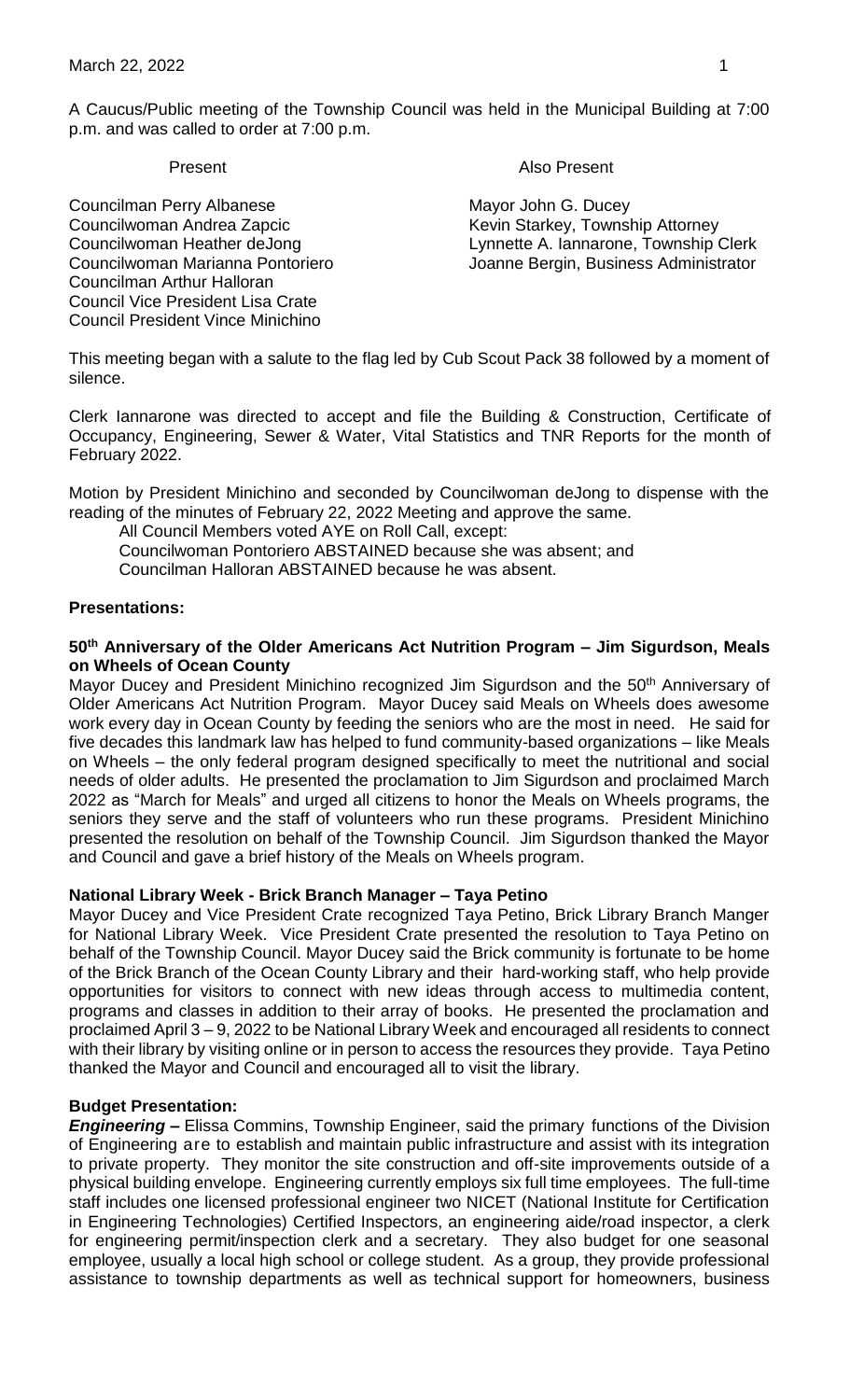owners, realtors and developers. They also serve as the contact for various divisions of the NJDEP, the NJDOT and the Army Corp of Engineers. She said the office is also the designated Flood Plain Administrator, responsible for compliance with the rules and requirements of the National Flood Insurance Program. Based upon how well we comply with NFIP regulations and guidelines, our citizens are provided a discount on their flood insurance premiums. Brick Township Community Rating System has been at a Class 6, which provides a 20% discount to those insured through the NFIP. Effective in April, they will be advancing to a Class 5, providing our residents with a 25% discount on NFIP policies. She said most of the day-to-day operation of the Division of Engineering involves interaction with the public including homeowners, business owners and their representatives, contractors and licensed professionals looking for guidance with development. Our greatest efforts and goals moving into 2022 include:

- 1. Maintaining the Township's status within the Community Rating System (CRS) for discounted flood insurance premiums;
- 2. Assisting residents, realtors and developers with private property development;
- 3. Coordinating with Code Enforcement to facilitate better enforcement of engineering violations;
- 4. Coordination with public works for repairs and improvements to our existing infrastructure and maximizing the capital funds available to the greatest extent practical;
- 5. Developing a Flood Hazard Area Permit and software to help us organize it;
- 6. Developing a township-wide dredge material management masterplan;
- 7. Developing a township-wide flood mitigation strategy; and
- 8. Educating the public on flood risk and preparedness.

Engineer's salary and wage budget request for 2022 is \$210,000. While they salaries are fixed, the actual cost to the township are estimated. The funds recouped in the budget from inspections, escrow accounts and capital accounts will vary from year to year; therefore, the actual staffing cost to the Township fluctuate annually. They strive to keep our costs as low as possible. The overtime budget request for 2022 is \$30,000, which is consistent with last year. They provide inspections as requested by contractors or the administration, outside of the normal operating hours of the township, provided the overtime hours worked can be charged to escrow projects that can be billed for the associated cost. These chargebacks to the operating budget are reflected in the actual Salary and Wage line items and not shown as an offset to the overtime line items. The operating budget request is \$159,280; almost a 16% increase from 2021. Engineering's largest line item is for expert services. This is money that the department reserves to pay engineers, architects or other professionals for services that cannot be capitalized, such as stormwater permitting compliance, flood mapping appeals, ADA compliance consultation, masterplan updates, sound studies and general traffic consultations. If services are not required, these monies are not spent. This year's request is consistent with years prior.

- Line items that are experiencing an increase in requested funding include:
	- 1. General Hardware and Tools; They would like to order gas meters for use in confined spaces, such as crawl spaces, pipes and drainage structures prior to entry. This need to test oxygen levels for safe entry is an OSHA requirement. The one they currently use is still functional, but quite old.
	- 2. Fines Permits and Licenses This is due to a newer township policy where all DEP permit applications, renewals and licenses are being reviewed by and paid out of the engineering account. She said while this money is new to the engineering budget, it does not reflect a new cost to Brick, just a reallocation from prior departments.

President Minichino opened the public hearing on the Engineering Budget.

John Sluka, 950 Sylvia Court, questioned and stated his concerns with what was spent in the 2021 overtime budget;

Elissa Commins replied \$7,745.00.

Nan Coll, 18 Greenbriar Boulevard, questioned and spoke of the drainage issues on her property.

Elissa Commins answered her concerns.

Sam Foster, 108 Teakwood Drive, questioned if any of the engineering employees were associated with Birdsall Engineering.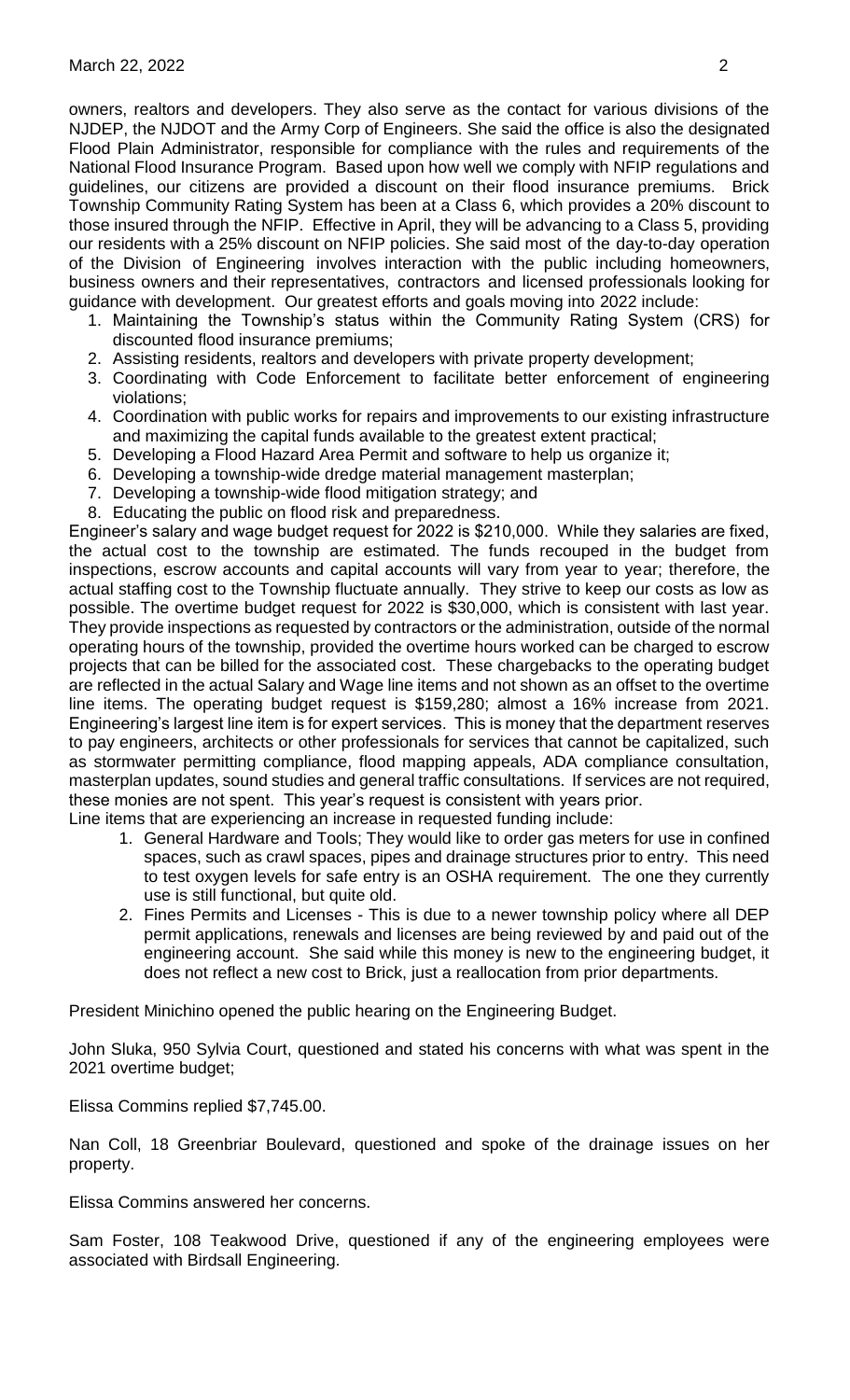Kevin Starkey responded personnel matters are not discussed in public.

Jim Fozman, 456 Rhode Island Avenue, questioned the number of employees in the department; he stated his concerns with the roads in his neighborhood.

Elissa Commins explained the number of employees.

There were no further comments from the public.

President Minichino closed the public hearing on the Engineering Budget.

#### **Budget Presentation:**

*Land Use –* Tara Paxton said the Division of Land Use consists of the Planning Board, Zoning Board, Zoning Office, GIS Mapping, Grant Management and General Land Use Planning. As we continued to adapt to the COVID-19 Pandemic throughout 2021. She said they are very happy to move back to public meetings for the Planning Board and Zoning Board of Adjustment in May and have had the busiest year at both boards that we have had in a very long time. They had a number of very controversial cases, for which our staff handled many inquiries and provided professional, timely responses. The staff continues to provide board members, applicants and their professionals and most importantly the public with unfettered access for reviewing of case files virtually by posting the files on the division and board web pages. They hold informal concept meetings frequently to provide guidance and feedback on development proposals. We have deployed utilizing the Microsoft OneDrive with the assistance of the IT Division to share large files and documents with the public and applicants and have continued our continuing education training to maintain Land Use Administrator, Zoning Officer and Board Secretary certifications. **Accomplishments:** The most notable accomplishments in 2021 included the approval of the

Township's HUD CDBG Program Audit and CRS Class 5 achievement.

- They are extremely proud of the fact that we were reviewed by the HUD Newark Office in June and were pleased they determined our program to be well run and in compliance with all program requirements. No findings were reported, which was music to our ears.
- The second most notable accomplishment was the completion of our 5-Year FEMA NFIP CRS Cycle Review. This was a year-long task that involved many moving parts, involvement of a variety of different departments and coordination of hundreds of files, maps, reports and documents. We completed a full update of the Floodplain Management Plan, Repetitive Loss Area Analysis, Flood Warning and Response Plan, Public Outreach, On-line Surveys, Mailings, working with our Floodplain Management Planning Committee and Planning Board, Engineering Division, Public

Works, Office of **Emergency** Management and Administration. Over 58 Elevation Certificates were reviewed and submitted for accuracy by the Engineering and Land Use Staff planning efforts.



Class rating from a 6 to 5, resulting in an increased discount from 20% to 25% for all flood insurance policy holders in the Township. She said they have seven full time employees with eleven Planning Board members and nine Zoning Board members. We serve as staff to the Planning Board, Zoning Board of Adjustment, Land Use Committee, Master Plan Committee, Environmental Commission,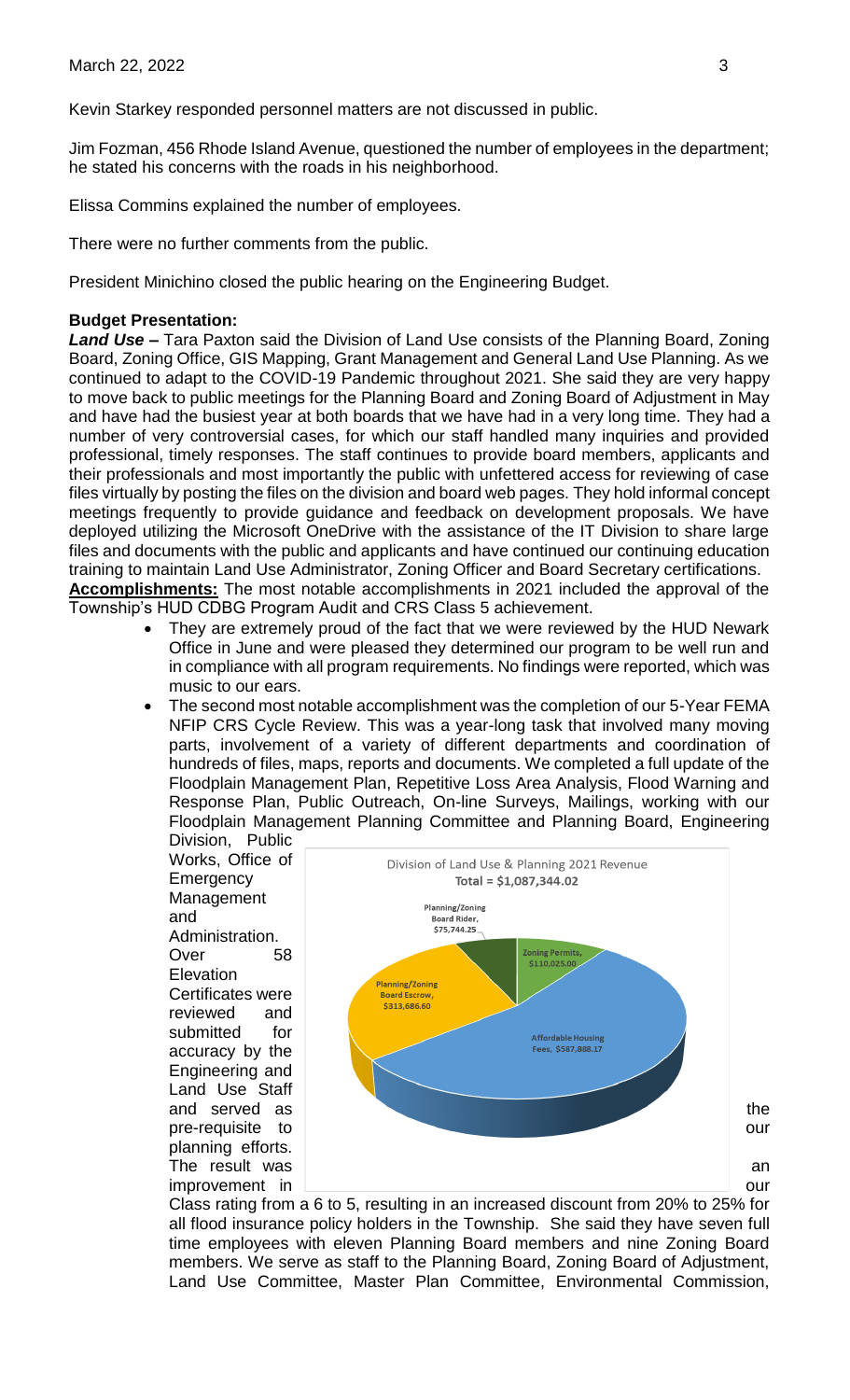Architectural Review Committee, Floodplain Management Planning Committee, ADA Coordinator, assist the Shade Tree Commission and Homes Now, Inc. Board. She said the Division of Land Use & Planning has five main revenue sources that help to offset the cost to tax payers for our operations. They collect permits and application fees. Zoning Permit Fees, Affordable Housing Fees, Planning and Zoning Board Application Fees and Escrow Fees. The Permit fees collected to offset the costs of staff time utilized processing application. Affordable Fees Housing Fees are assessed based on the value of the new added value to the structures and utilized to pay salary to staff and the Affordable Housing Administrator structures and utilized to pay salary to staff and the Affordable Consultant, and Escrow fees collected and charged based hourly rate of the professionals reviewing the application.

She said the Land Use budget for salary and wages increased by \$15,000 from 2021 to 2022 Budget Request of \$475,000 for the Land Use Staff and \$63,500 for the Boards. The requested Overtime Budget decreased. However, most overtime charges are made to the escrow accounts because they are related to Planning Board and Zoning Board cases. It is notable to mention that some of the Division Staff salary expenses are offset by utilization of grant funds from the CDBG allocation, Affordable Housing Trust Fund charges and



billing to the Escrow and Rider Accounts for each board. In 2021, the staff salaries were offset by \$100,100.00 for charges to the CDBG Administrative Line Item, by \$19,999.64 to the Planning Board and Zoning Board Rider Accounts and \$22,977.50 to the Planning Board and Zoning Board Escrow Accounts. In addition, \$7,182.50 was charged to the Affordable Housing Trust Fund. These funds are not taxpayer funded, but grant funded and applicant funded which result in a savings of \$150,259.64 for a net salary expense of \$366,740.36. She said the Land Use operating budget request increased by \$3,140 to cover additional continuing education classes for newly certified Land Use and Zoning Staff and an increase in the Expert Services line item to \$32,500 needed for Planning Studies and Plans. In 2022 they will continue to facilitate professional training for employees in land use and zoning courses offered by Rutgers University. Staff has continued cross-training to be able to assist and support the boards, planner and zoning officer at the front counter when residents are requesting information. The other budgeted items primarily cover attendance at required training, dues and printing supplies.

*Zoning Office-* Christopher Romano, Zoning Officer said the Zoning Office is staffed by two employees, the Zoning Officer and a Clerk. However, the entire staff is cross trained to answer basic zoning questions on the phone and at the counter as needed. In addition, six of the staff have received their Land Use Administrator and/or Zoning Officer certification from Rutgers Office of Continuing Education and annually receive continuing education credits to maintain their expertise.

The Zoning Office processes applications for development that may or may not have required a Board approval. Zoning applications can range from a request to build a 90 sq. ft. shed to the development of a major shopping center. The Zoning Officer looks for consistency with Board approvals or the Zoning Code.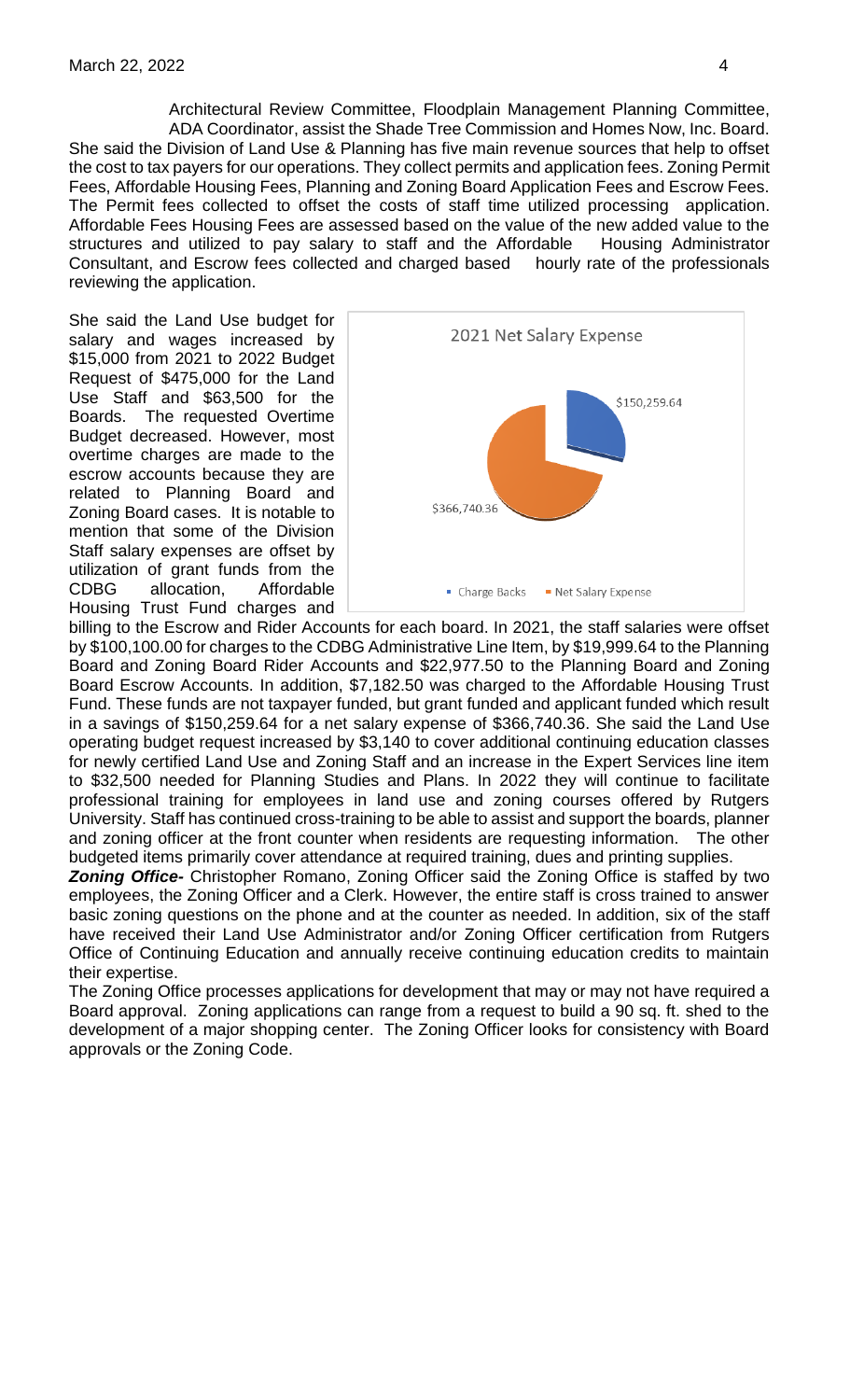

The office is involved with all development applications from the initial informal meeting requests with applicants through the permitting process. They are also involved in the site inspection and development compliance in concert with the Engineering, Fire Code and Building Divisions. In 2021, they processed 1,937 permit applications and brought in \$110,025.00 in revenue from issuance of permits. The permit fees for principal structure review is \$75 and for

accessory structures it is \$50. He said as Zoning

Officer, he spends a lot of time responding to requests regarding permissible uses, nonconforming uses and preparing written responses for zoning determinations. I work with the Code Enforcement Officers and the Engineering staff to enforce, property maintenance code, zoning code, site plan compliance and tree clearing issues. He said The Zoning Officer serves as staff to the Zoning Board of Adjustment, attends all of the meetings and prepare completeness reports to the Board for all small bulk variance applications. The Zoning Officer also contributes to use variance and site plan reviews through collaboration with the Planner and Board Engineer. He said the Zoning Board of Adjustment can also act on applications involving subdivisions and site plans, the same as the Planning Board. However, the Zoning Board acts primarily on variances involving individual residential undersized lots or proposed structures that don't meet the height or setback requirements. The Zoning Board also hears matters involving uses that are not permitted in a particular Zone. In 2021 the Board heard 84 cases, approved 64, denied 0, and many are yet to be decided. The board collected \$26,043.00 in application fees and \$193,582.08 in Escrow fees. It should be noted that each board more than doubled the amount of cases that were heard in 2020 and triple the amount heard in 2019. Tara Paxton said Planning Board acts on development applications involving the subdivision of land or site plans for permitted uses. The Board Secretary processes the applications from beginning to end. The Board heard 38 cases in 2021, collected \$49,731.25 in application fees and \$120,104.52 in Escrow fees with 0 denials and 33 approvals. We have one Secretary that manages both boards with a part-time assistant. They also held a number of Master Plan Hearings including the Municipal Public Access Plan, Floodplain Management Plan, Plan Endorsement Visioning Hearing and reviewed land use ordinances for consistency with the Master Plan. She said the GIS specialist works closely with the BTMUA and the Township's Consulting Surveyor to keep the Township's Computer Mapping current. He also makes the annual revisions to the tax map sheets and creates maps for various other departments, such as Police, Public Works and Recreation, working most closely with the mapping needs for Land Use and Engineering. The GIS specialist created and maintains all of the Flood Hazard Area Open Space Mapping and Spread Sheets that were submitted and approved as a major component of our Community Rating System (CRS) application and annual re-approval and the 5-Year Cycle review for which we achieved a Class 5 rating. This effort was year-long and was a technical achievement.

This year, they GIS staff continued assist in the maintenance of a CDBG Program Webpage on the Township's Website and continued updates to the official zoning map. The GIS staff also embarked on a large project involving a municipal-wide Public Access Plan, required by NJDEP to identify all of the publicly accessible waterfront areas of the Township for which they are now working on providing signage of public access sites with the sign and parks divisions. We also worked on the completion of the mapping for the Adopt-A-Spot Program, Plan Endorsement, data management for a Township-wide CDBG mailing, CRS Repetitive Loss Area Mailing and many more projects too numerous to name. She said the Planner serves as the professionals to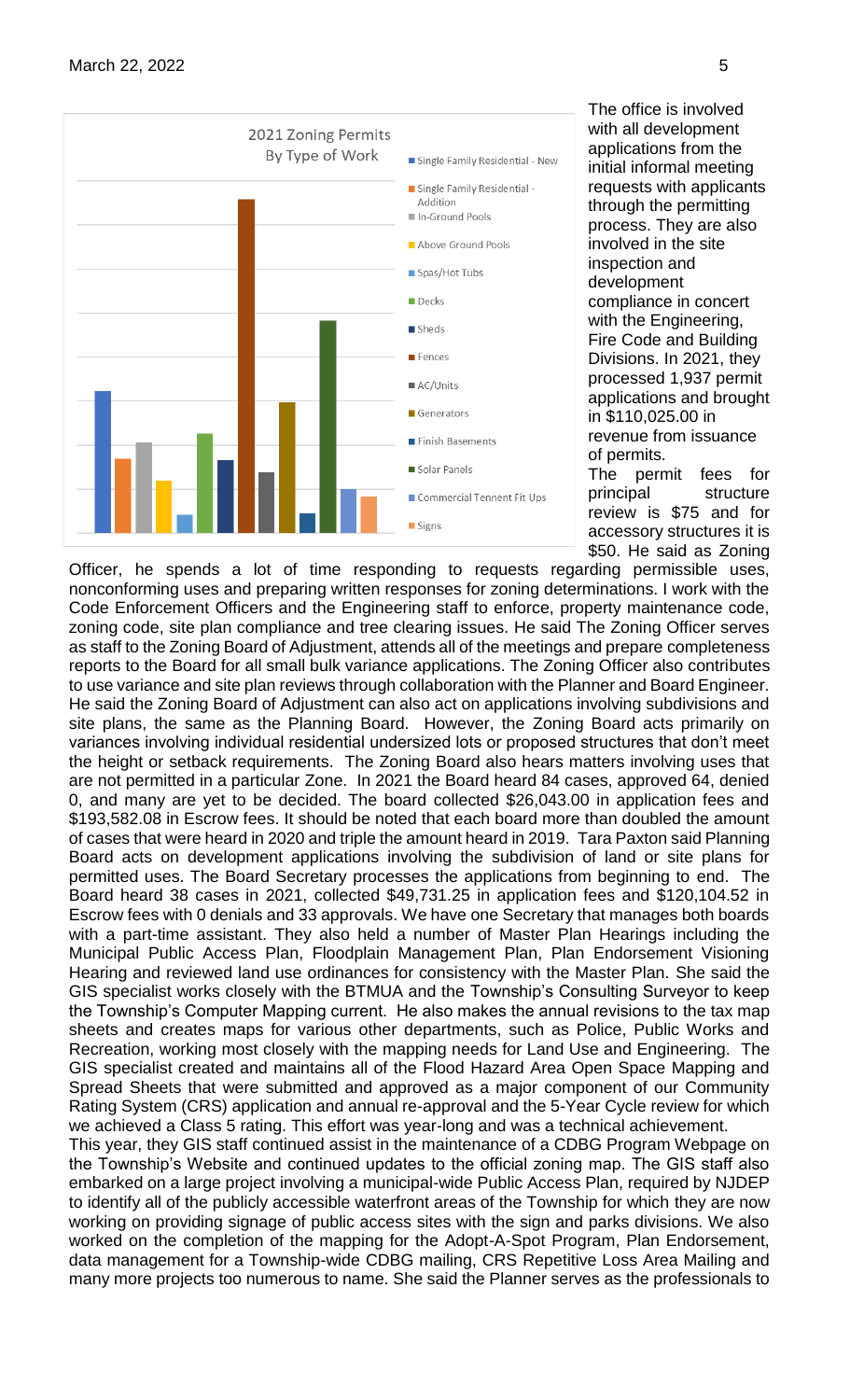#### March 22, 2022 6

both the Zoning and Planning Boards providing reports and attends the meetings. The Planner is the Affordable Housing Liaison, manages the Land Use Division, serves on various township committees, reviews and provides the Boards with reports on every subdivision, site plan and use variance application, prepares Master Plans, Redevelopment Plans, Affordable Housing Plan, provides recommendations for land use ordinance changes to the Council Land Use Committee, manages and coordinate most township grants, deal regularly with the development community and manages the administration of the Township's CDBG Program.

She said the in-house Administration of the CDBG Program results in a combination of savings to the Township. \$100,100.00 was brought in through grant revenue that covered partial salaries of six staff members in 2021. Two staff clerks assist in the management of the CDBG Program, namely the Housing Rehabilitation Program and the Public Services Program and one clerk in the finance office handles the majority of the financial management of the program. Additionally, one staff person handles all of the required environmental reviews for each CDBG funded grant project and activity.



In 2021, the Township received the FY 2021 Grant award of \$311,300. We received \$79,500 in grant requests and awarded \$54,000.00 in Public Services Grants to 10-15 non-profit agencies that provide services to the residents of Brick, including homelessness prevention, counseling, services to seniors, individuals with disabilities, abused women and children and nutrition projects. They also completed five housing rehabilitation projects administered by the Township Staff and just awarded three new single-family homeowner rehabilitation contracts in 2022. This program continues to be administered by the Township in addition to two outside agencies, through Northern Ocean Habitat for Humanity who completed 6 more housing rehabilitation projects and Hands for All who completed 5 emergency rehabilitation projects totaling 107 rehabilitation projects completed to date.



In addition, the Township is continuing to administer two more allocations from HUD, CDBG program from the CARES Act to respond, prepare for and protect from the Coronavirus. They received \$177,866 in the first allocation and an additional \$494,766 in the second allocation, making the total grant funding in 2020 \$974,941. The CARES Act removed the Public Services cap limitation for the Coronavirus funds, allowing the Township to award non-profit agencies \$124,435 in grants to assist the public in need who had been affected by COVID-19. The second grant award allowed us to target the neediest by providing a \$200,000 grant for Rent/Mortgage/Utility one-time payment assistance and one grant to provide Youth and Family counseling through subrecipient contracts with providers for \$199,000. Both of these grant allocations are being funded through 2023.

She said she is happy to report that more than five families have been helped by the Rent program and 134 students and their families have been helped through the counseling grant.

The planning staff continues to work towards obtaining grant funding, and implementing projects. This year, we submitted two NJ Green Acres Division of NJ Department of Environmental Protection grants for supplementary Multi-Park Development Project funding that earned the Township an additional \$1.1 Million in revenue for a total of \$3,100,000 in direct grant funds for a multi-year Multi-Park project that included the Bernie Cook, Birchwood and Bayside Park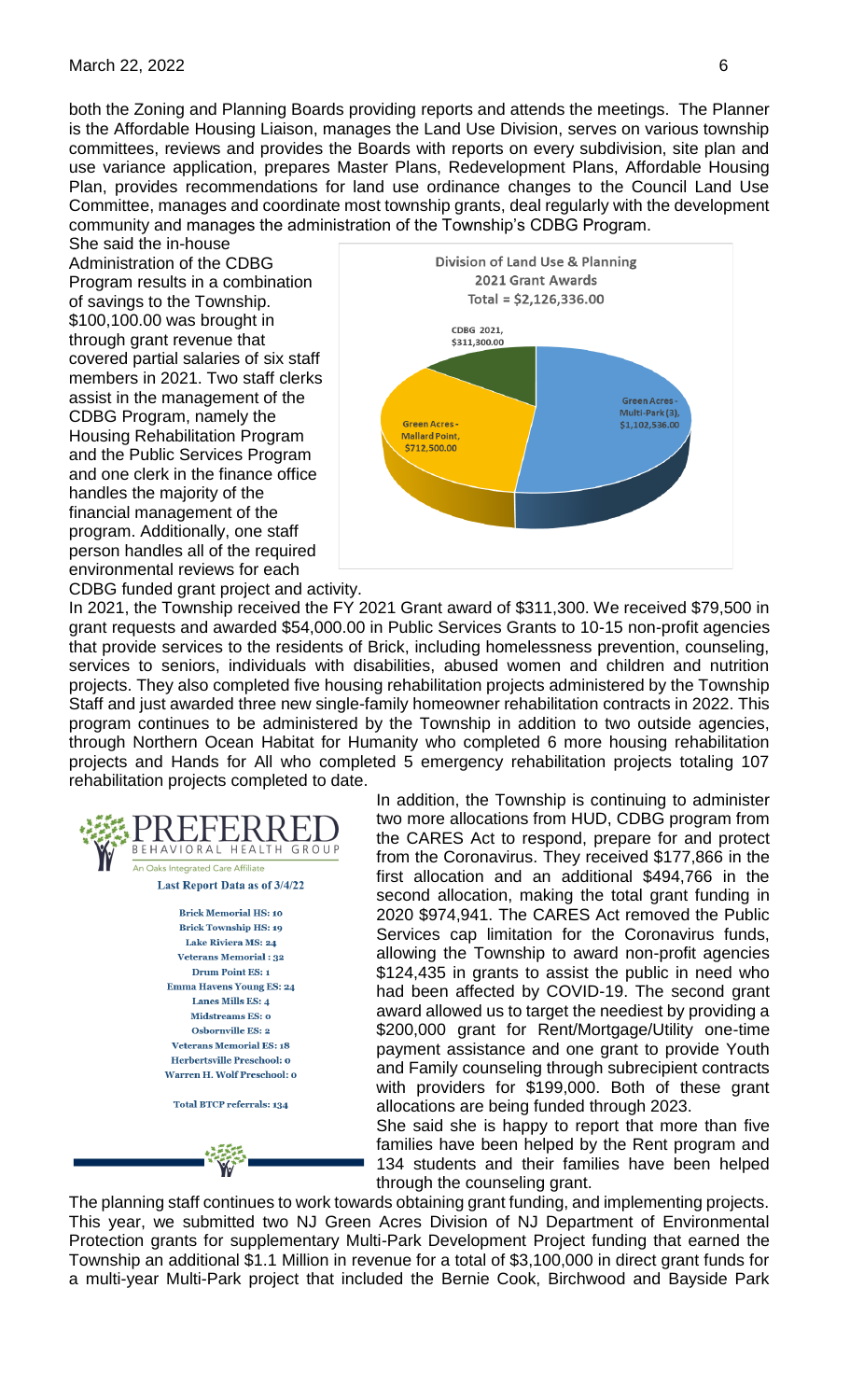projects. We also were awarded a \$770,000 grant for the improvement of Mallard Point Park. They were happy to work in partnership with Ocean County Natural Lands Trust and the Trust for Public Land for the purchase of the Gilbert Property in 2021 to preserve 9.3 acres on Freedom Road and West Drive. Ocean County Trust for Public Lands and the Trust for Public Lands purchased the property for \$1,250,000; the Township contributed \$400,000. In addition, Ocean County Natural Lands Trust acquired a 13.24-acre parcel between Cherry Quay Road and Hooper Avenue, known as the Osprey Point Project for \$2,850,000, The Township participated in the acquisition by agreeing to encumber a Township owned lot of 1.24 acres on the Green Acres Recreation and Open Space Inventory as a contribution towards the project. Some of the more fun projects the Land Use & Planning Staff works on is the management of the Michael P. Fowler Community Garden at the Haven's Homestead and Dealaman Farm site. There are 13 garden beds available for the community to "rent" at \$20 per bed and our staff coordinates with the Parks Division to clean and maintain the beds, keep the water running and prepare them for planting by "renters" in the Spring. A grant for the construction of a new pollinator garden has been prepared for by our staff and the Environmental Commission and submitted the Sustainable Jersey Program for \$2,000 to fund this new improvement. She said as as part of the permit review process, an Affordable Housing Fee is assessed for additional living space for residential structures, new single-family homes, multi-family units and commercial properties. This fee is authorized and required by the Fair Housing Act and the NJ Council on Affordable Housing. The Township Zoning Staff calculates the Affordable Housing Fees and it is collected in two parts, an estimate of 50% of the added assessed value of the permitted improvement at time of permit pick up and then the remaining 50% actual assessed value calculated by the Tax Assessor at time of Certificate of Occupancy issuance. These funds are then utilized to offset salary for the planning staff and to pay for the contract with the Affordable Housing Administrator Consultant. 85% of the fund is swept into a Trust Fund Account for use in affordability assistance, creation of new units, marketing of units and monitoring of existing affordable housing units approved in the Township's Affordable Housing Plan. 15% is retained and managed by the Finance Office for Administrative purposes. In 2021, the Affordable Housing Administrator, Homes Now, Inc. received a contract amount of \$ 494,720.00. The Township Planner oversees compliance, reporting and correspondence with the Affordable Housing Master, consultants and Administrator to ensure the more than 880 deed restricted units are maintained in accordance with the Fair Share Act Regulations.

President Minichino opened the public hearing on the Land Use/Zoning Budget.

Vic Fanelli, 24 Meadow Point Drive, stated his concerns with a recent special Planning Board Meeting.

John Sluka, 950 Sylvia Court, questioned the units of Affordable Housing

Tara Paxton replied they have 880 deed restricted Affordable Housing units which includes apartments, houses, group homes and nursing facilities.

Nan Coll, 18 Greenbriar Boulevard, asked for clarification of the fair housing act with regards to Green Briar II.

Tara Paxton gave her an explanation of the fair housing act.

Mark Vasquez, 40 Lonna Court, questioned who writes the grants; he questioned how much time is spent on these grants.

Tara Paxton replied she writes most of the grants with the assistance of the department that is requesting the grant; and she said that the time varies by application.

There were no further comments from the public.

President Minichino closed the public hearing on the Land Use/Zoning Budget.

#### **Budget Presentation:**

*Building Department –* Dan Newman, Construction Code Official, said The Division of Inspections is empowered to enforce the New Jersey adopted, Uniform Construction Code as well as local ordinances relating to property maintenance, and the occupancy or re-occupancy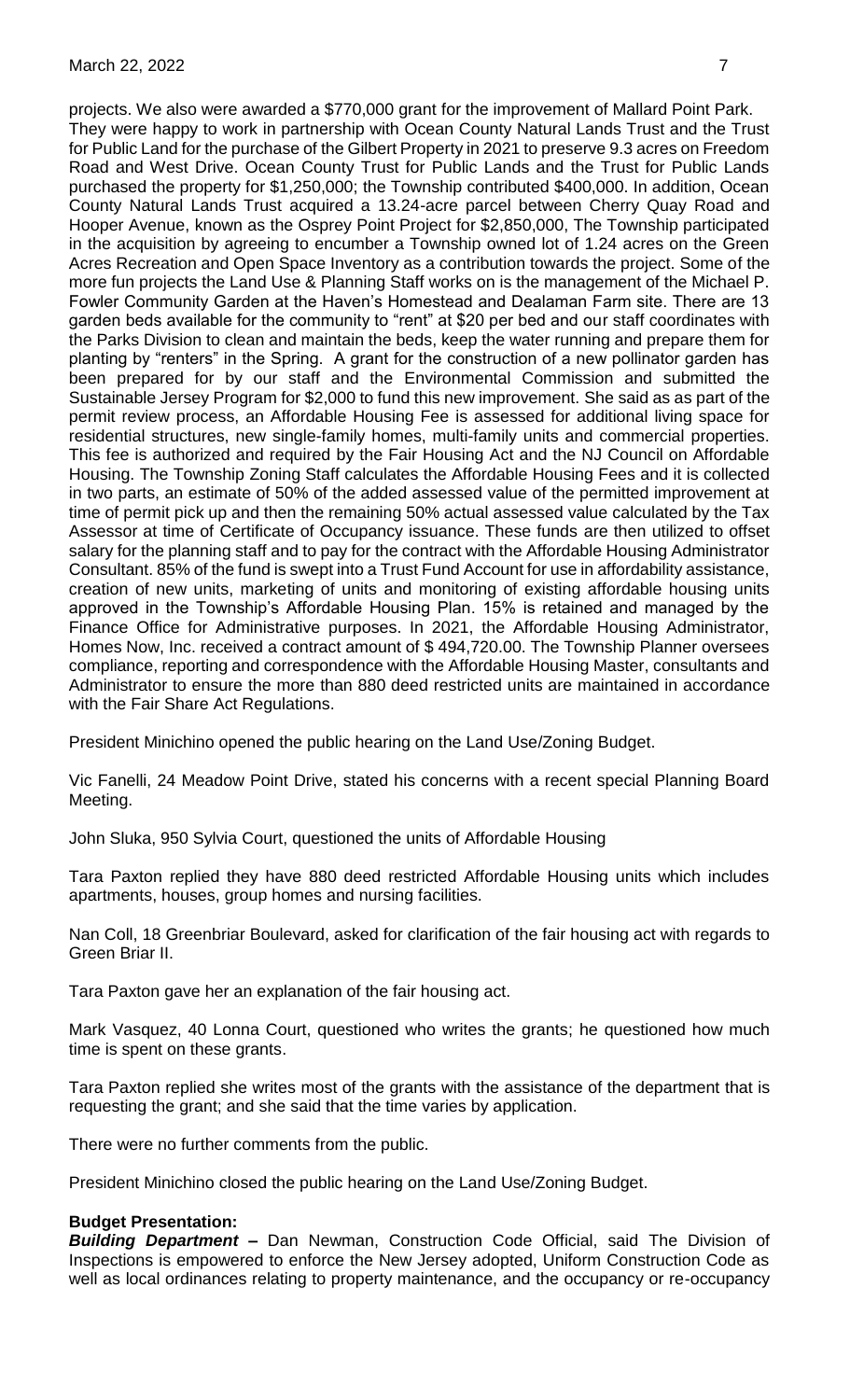of rental units. The Division therefore has two budgets, one dedicated to the enforcement of the Uniform Construction Code (budget 195) and one dedicated to Municipal Code Enforcement of our property maintenance code and rental inspections (budget 196). The purpose of the Uniform Construction Code is to protect the health, safety and welfare of the people; also, the Code is designed to encourage innovation in construction, including the use of modern technical methods and the elimination of obsolete construction regulations that increase the cost of construction. The number of permits issued in 2021 was 3081 permits, a 10% increase from 2020 with an additional 904 permit updates, an increase of 8%, for a total of 4272. He said he anticipates a large number of permits in 2022. From January 1, 2022 through February 28, 2022 they issued 22% more permits than during the same time period in 2021. If the trend continues they will issue more than 5,000 permits in 2022. The number of inspections performed in 2021 was 19,201, an increase of 12% from 2020. The portion of the Divisions staff dedicated to the enforcement of the UCC in 2022 included seven full-time clerical positions. One clerk from 2021 was transferred for a portion of the year to a different Division but returned to the Division of Inspections on November 1, 2022. They also had a long-term member of our clerical staff retire on September 30, 2022. The clerical duties include permit application intake, data entry, inspection scheduling, shepherding the applications through the plan review process, processing any violation notices, and once approved by the subcode officials, issuing the permit. The clerical staff are the front-line staff that deals with the public and contractors on a daily basis and do a great job.

Our Inspection staff includes:

- o *Building Subcode* 
	- A full time Subcode Official
	- Two full-time building inspectors
- o *Plumbing/Mechanical*
	- He said he presently serve as the Plumbing Subcode Official
	- They have three full-time plumbing inspectors
- o *Electrical*
	- They employ one full-time Electrical Subcode Official
	- They employ two full-time Electrical inspectors
	- In 2021 they had two electrical inspectors working part-time. However, in July of 2021 one of the part-time inspectors left. The other part-timer accepted a full-time position.
- o *Fire* 
	- They continue to utilize the services provided through a shared service agreement with our Fire Bureau to provide fire inspection and plan review services
- o *Elevator* 
	- They employ one part-time elevator Subcode.

# **Revenue:**

He said much of the revenue from permit fees is based on the value of construction of the projects undertaken in the Township. The value of construction for 2021 was \$118,235,214. The revenue generated by the permit fees was \$2,329,469. That is consistent with the amount collected in 2021. Additional revenue from items such as penalties, ongoing inspections of public swimming pools, variation applications and yearly testing of backflow detection devices brought our grand total for revenue to \$2,692,428. The expenditure for salaries in the 2021 budget was \$1,404,114.19. The request for 2021 salaries is \$1,668,500. In 2021 they expended a total of \$44,526.21 in overtime. We are requesting \$60,000 for 2022. He said his office works diligently to limit and when possible to reduce overtime. However, the amount of overtime for construction inspectors fluctuates significantly. Workload is part of the reason but the majority is for inspectors being dispatched to emergencies like structure fires and car accidents when the accident damages a building. After hours he responds to most of those incidents and because he is salaried and does not receive overtime; but when he is not available the other inspectors are entitled to receive overtime.

# **Expenditures:**

The operating expense request is increasing slightly from \$100,060 to \$104,050. This increase is primarily due to the increase in line item 243. In 2020 they did not spend any of the money requested in line item 204. They are requesting \$1000 for 2022. This line item is for training and conferences. This line item is primarily used for the Building Safety Conference. This is an important conference providing training that fulfills an inspectors Continued Education. The Building Subcode Official, clerical staff and himself attends this conference. Due to the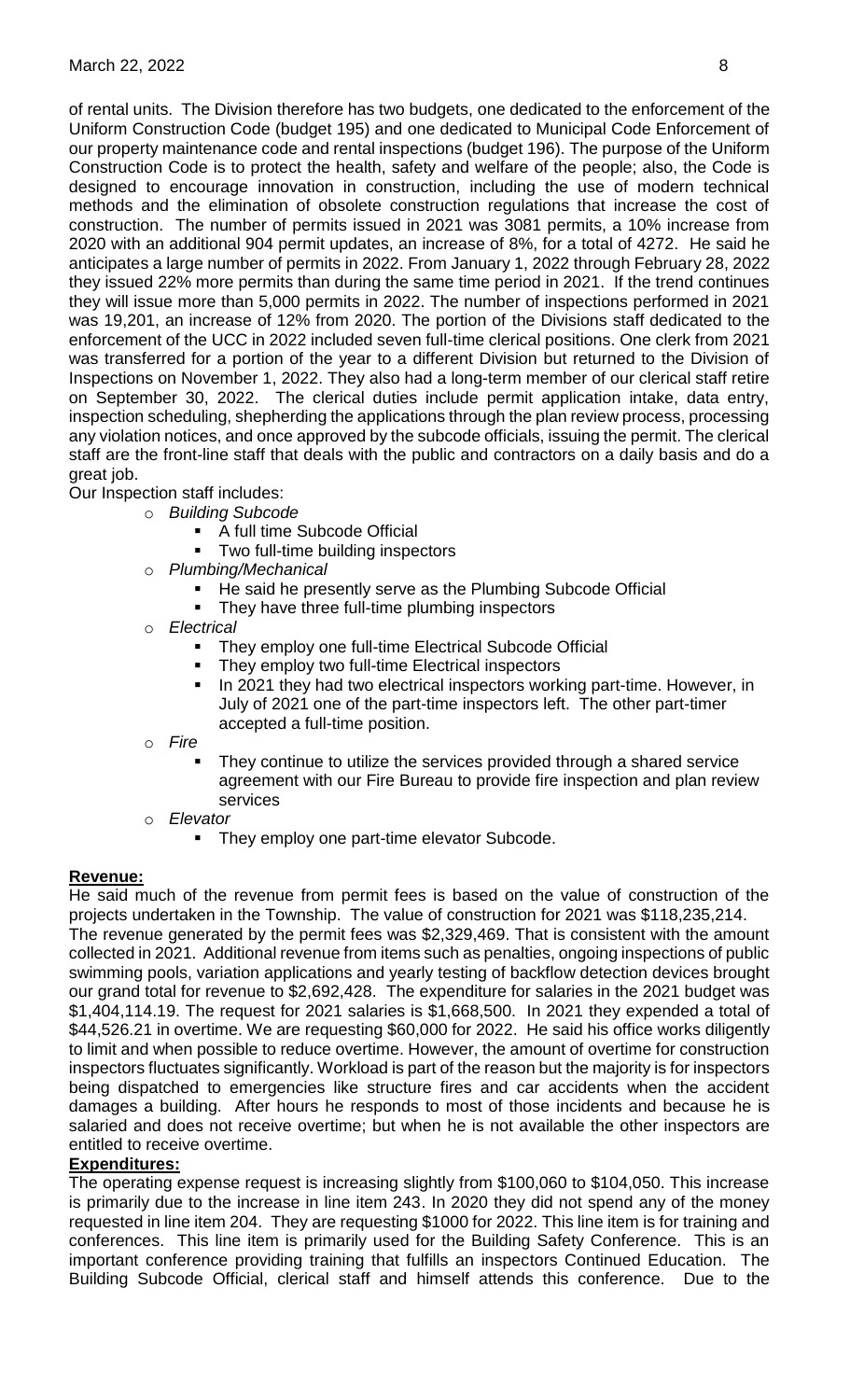pandemic, in 2020 and 2021 it was cancelled. From line item 224, Uniforms, we expended \$460.25 In 2021 they purchased jackets with the Township logo. They anticipate replacing some shirts in 2022. When an inspector arrives at a home they carry ID cards but are also wearing items like jackets, hats, or shirts that help identify them as Township Employees. This places the residents at ease. Line item 243 we spent \$371, however they are requesting \$5,000. They are presently going through a model code adoption process. All new model codes should be adopted in 2022. They will need to purchase new model code book editions and any referenced standards including but not limited to, residential, building, plumbing, electrical, fuel gas, mechanical, barrier free, and energy codes. Most codes have been published by the International Code Council. In New Jersey the new editions of the ICC codes will be adopted with changes, and a New Jersey version of the code will be published. For Line item 246 is for protective clothing, like hard hats, gloves etc. They anticipate the need to replace only a small amount of these items this year. Line item 268 was used to purchase credit card readers. They do not expect to purchase any additional readers this year.

#### **Code Enforcement/Property Maintenance/Rental Inspections:**

He said with the Code Enforcement/Property Maintenance/Rental Inspections (Budget 196) The purpose of the municipal codes is to protect the quality of life of our residents, and ensure property owners provide safe housing when their units are rented. The code enforcement staff includes three full-time inspectors. In addition, supervisory help is provided by our acting Code Enforcement Supervisor. One clerk is assigned to the code enforcement office to provide support for the inspectors and to carry out clerical functions. The code enforcement permit clerk deals with in-person and telephone complaints. The clerical staff passes those concerns/complaints on to the code enforcement officer that covers that zone and logs all activity. In addition, the clerk processes rental certificate applications. One Code Enforcement officer does investigations during weekend hours. The idea is for code enforcement to be accessible and available for weekend complaints, which as you can imagine occur frequently. The newest hire was brought on with the new schedule and will not generate overtime for work on Saturdays. He said Code Enforcement Officers conducted rental inspections on 833 properties. The initial inspections discovered deficiencies. Following repairs 108 reinspection were performed in 2021. The total number of inspections therefor was 941. This generated revenue of \$83,600. He said the inspectors also investigate properties based on complaints or spot checks of known problem properties. These inspections generated 1,696 violation notices for violations of the municipal code. 1519 have been closed. 177 remain open. 49 have been issued summons to appear in municipal court. He said the Property Maintenance Review Board is an active body that meets monthly with few exceptions. Their work remains essential as the Township works to ensure the property maintenance code is followed both for safety reasons and the overall aesthetics of our neighborhoods. The staff works diligently to prepare cases to be presented to the board, make factual findings, and then implement the Board's orders. Individuals that respond to Code Enforcement violations or respond to orders of the Municipal Court Judge generally are not summoned to appear before the Property Maintenance Review Board. He said the overtime used in 2021 was \$51.10. Considering the lack of expenditure for overtime it is appropriate to reduce the budget request for overtime by 50%. The request has been reduced to \$2,500. It is still important to have money in this line item in case of emergencies. He said the request for Operating & Expenses is relatively consistent with 2021. The request for the 2022 budget is \$151,650 a decrease of \$200. He said the request for line item 204 is for training and conferences. The pandemic caused most continuing education classes to be canceled. Hopefully training course will be available this year. The request for line item 243 is being reduced to \$150. They spent \$282.75 from this line item in 2020. The expenditures from this line item are limited to the purchase of additional Property Maintenance Code Books. The request for Line item 256-Printing and Binding is also being reduced from last year. In the last two years we have instituted changes that allow the use of more online forms and have reduced the request to \$175 from \$250.

President Minichino opened the public hearing on the Building Department Budget.

John Sluka, 950 Sylvia Court, questioned the expenditure for salaries in 2021 and the request for \$1.6 in 2022; he stated his concerns with request of \$60,000.00 in overtime.

Joanne Bergin responded they spent \$1.4 last year and they are requesting \$1.6 for 2022.

Dan Newman and Joanne explained the reasoning for the overtime.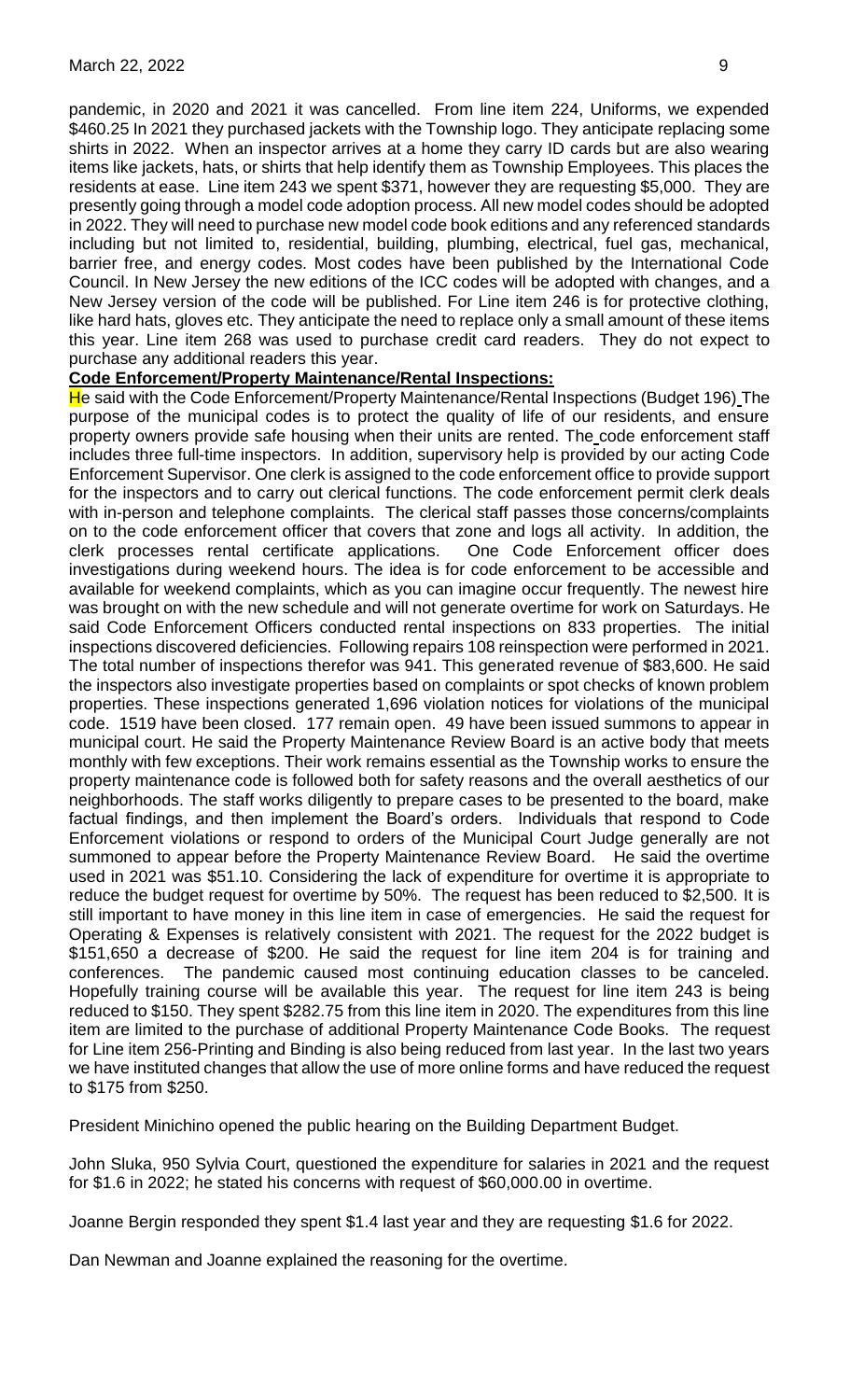Nan Coll, 18 Green Briar Boulevard, complimented Mr. Newman on his budget presentation.

Vic Fanelli, 24 Meadow Point Drive, asked for an explanation on the agenda item for the shared services agreement with Mantoloking for Code Enforcement Services.

Dan Newman and Joanne Bergin explained with the Code Enforcement services entails for Mantoloking.

There were no further comments from the public.

President Minichino closed the public hearing on the Building Department Budget.

#### **Ordinance on First Reading: Cap Rate Ordinance**

Clerk Iannarone read the title of the Ordinance into the record.

President Minichino stated this ordinance allows the Township to establish a cap bank for future use. He said the ordinance allows for increases to budget appropriations, and allows the Township to bank any unused monetary balance. He explained this cap bank ordinance allows the Township to increase budget appropriations by 3.5 percent over the prior year's appropriations, and to bank any unused appropriation for the next two succeeding years and noted the ordinance is simply precautionary - it is not funded through a tax increase, since it is only used in subsequent years should they need to fund a one-time expenditure. He advised the monies available by this cap rate ordinance may be used to offset costs of any future disasters and the need for any future emergency appropriation. He said they are not generating cash, they are creating the ability to raise money should they need it and if the funds are not needed in the succeeding two years, the bank is simply dissolved.

Motion by Councilwoman Zapcic and seconded by Councilman Halloran to adopt the following Ordinance on First Reading and said Ordinance be published as provided by law: All Council Members voted AYE on Roll Call.

#### **CALENDAR YEAR 2022 ORDINANCE TO EXCEED THE MUNICIPAL BUDGET APPROPRIATION LIMITS AND TO ESTABLISH A CAP BANK (N.J.S.A. 40A: 4-45.14)**

# **Ordinance on First Reading: Amend Chapter 245 – Placement of Small Cell Facilities and Wireless Poles in the Public Right-of-Way**

Clerk Iannarone read the title of the Ordinance into the record.

Councilman Halloran stated the Council's Public Safety Committee recommended this ordinance in an effort to regulate 5G infrastructure that was researched by the Township's telecommunications expert. He explained the ordinance is necessary to give the Township the ability to have some say in the 5G technology that is coming into municipalities across the State. He said according to federal law, municipalities cannot stop the technology, the only actions municipalities can do is regulate the equipment. He said this proposed ordinance allows the Township to drive the aesthetics. He advised the cell carriers are looking to rent space on private properties and the Township has no control other than requiring site plan approval. He advised an ordinance allows the Township to establish parameters for the design, height, etc.

Motion by Councilwoman Pontoriero and seconded by Vice President Crate to adopt the following Ordinance on First Reading and said Ordinance be published as provided by law: All Council Members voted AYE on Roll Call.

**AN ORDINANCE OF THE TOWNSHIP OF BRICK, COUNTY OF OCEAN, STATE OF NEW JERSEY, AMENDING AND SUPPLEMENTING CHAPTER 245 OF THE TOWNSHIP CODE TO ADD A NEW ARTICLE TO BE ENTITLED "PLACEMENT OF SMALL CELL FACILITIES AND WIRELESS POLES IN THE PUBLIC RIGHT-OF-WAY"**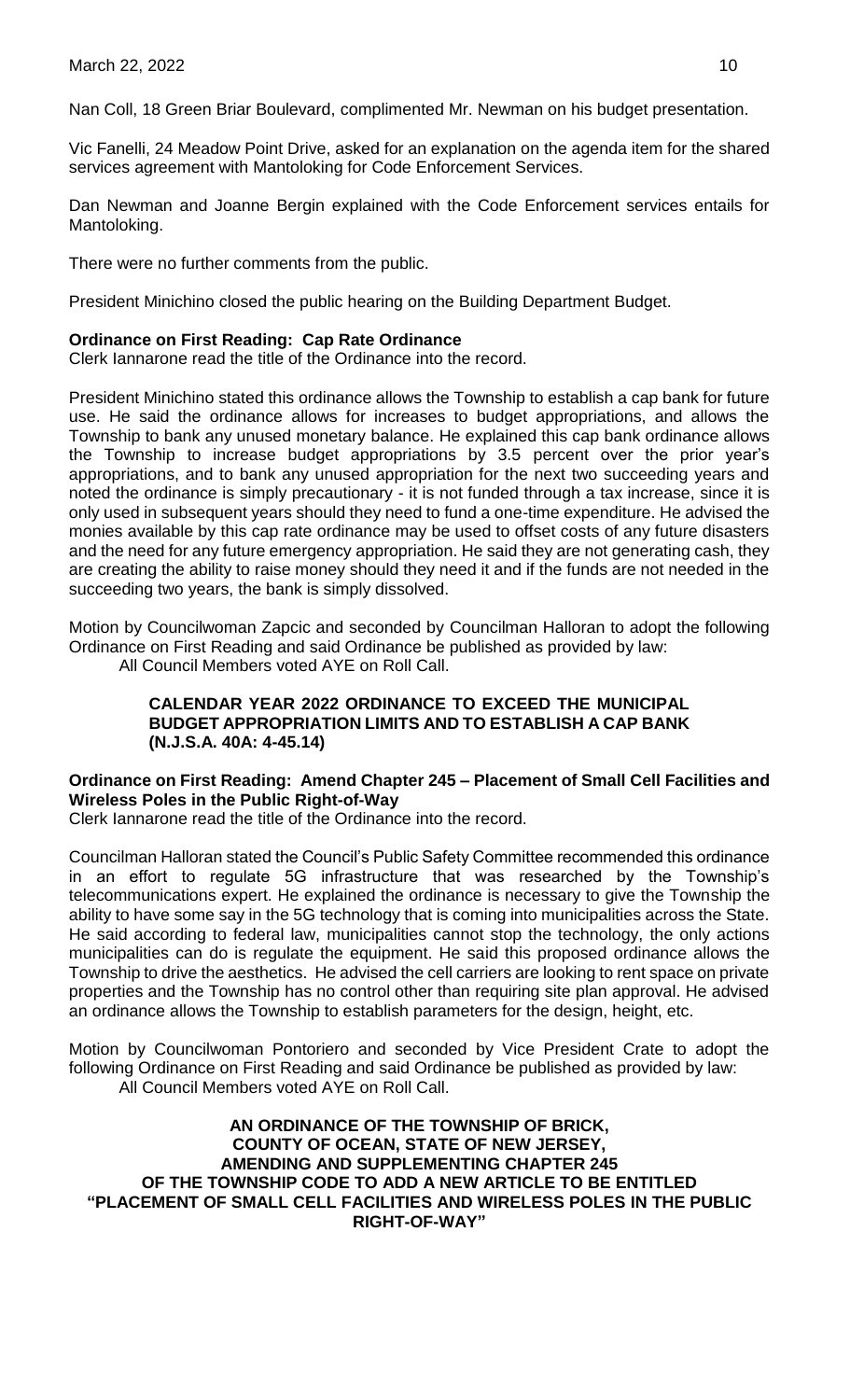Motion by Councilwoman deJong and seconded by Councilwoman Pontoriero to adopt the following Resolution:

All Council Members voted AYE on Roll Call.

# **Introduction of the 2022 Municipal Budget**

Mayor Ducey said one of the most important duties of the Mayor is to prepare an annual budget to fund the operation of the municipal government and its many functions. This is a duty that he as well as the Township's financial team – take very seriously. Every year, they begin the budget with the same goal in mind - that goal is to create a budget that adequately funds the services that the people of Brick Township deserve with an emphasis on public safety while at the same time keeping our tax rate as stable as we can while not jeopardizing the long-term financial health of our community. He said with this budget they are confident achieves that goal and continues the record of fiscal conservatism that this administration and council has established over the past eight years. He thanked the Business Administrator Joanne Bergin and the Chief Financial Officer Maureen Laffey-Berg for their work on this budget. He stated the following:

- The municipal budget consists of two major components  $-$  the spending plan and the revenue plan.
- This year's proposed spending plan totals \$111,254,968.72.
- The proposed spending plan includes a number of significant increases including an increase in \$500,000 in pension contributions, an increase of \$529,000 in police salary and wage, an increase of \$587,443 in bond principal payment and an increase of \$1,580,000 in insurance costs. There is also anticipated increases in materials, goods and resources that we have to anticipate based on the state of the country at this time. They also have contractually-obligated increases that are included.
- He said they have worked with the Department and Division heads to go over the budget to look for opportunities to stabilize or reduce costs. This is something done every year.
- He said he is proud of this administration and council's record on spending management.
- In the 9 years since he took office as Mayor, the Municipal budget has increased \$12,820,429 – an average of approximately \$1.4 million a year.
- In the 9 years prior to the start of this administration, the budget increased \$40,860,383. This equates to an average increase of \$4.54 million a year.
- The average annual spending increase for this administration is roughly 68% lower than the average increase of the previous administrations over a comparable time period.
- The revenue that funds this plan includes grant funding, state aid funding, fees and taxes.
- This year's revenue plan utilizes a tax levy of \$80,547,357.
- The proposed local purpose tax rate  $-$  the portion of the total tax rate that is used by the municipal government – is 76.6 cents per \$100 of assessed value. This is an increase of 1.9 cents.
- For the median assessed value home in Brick Township (\$251,800), this equates to an increase of roughly \$4 per month – about 13 cents a day.
- He said this is for the portion of the tax bill that is controlled by the Council and Mayor.
- This is the portion of your total tax bill that funds the Brick Township Police Department and Police EMS, garbage and recycling collection, senior services and senior programs, road maintenance, maintenance of parks and recreational facilities, leaf collection, Brick Recreation, all statutorily mandated services and more.
- This makes up about one-third of your total tax bill. The remaining two-thirds is controlled by the Brick Township Public Schools, the County Government and various County agencies, your local fire district and open space funds that were approved by voters.
- He said when you contrast the tax levy growth previous administrations to the growth under this administration, the numbers speak for themselves.
- In the 9 years prior to the start of this administration, the tax levy grew 75% a total growth of \$27,956,654. This was an average of \$3.1 million per year.
- Since 2014, the tax levy has grown a total of \$15,628,464 roughly \$1.7 million per year.
- They have cut the annual tax levy increase by 44% from previous administrations.
- With regards to revenues revenues outside of taxation including grants, fees and state aid – are beyond our control. The tax levy is impacted when there are inconsistencies in revenues outside of taxation or if they are reduced.
- This year's revenue plan includes \$9,950,000 in funds from the township surplus.
- This administration and Council have succeeded in rebuilding the township's surplus following years of near complete depletions. The anticipated surplus balance will be \$13,733,718. This is over \$10 million higher than the surplus balance left just a decade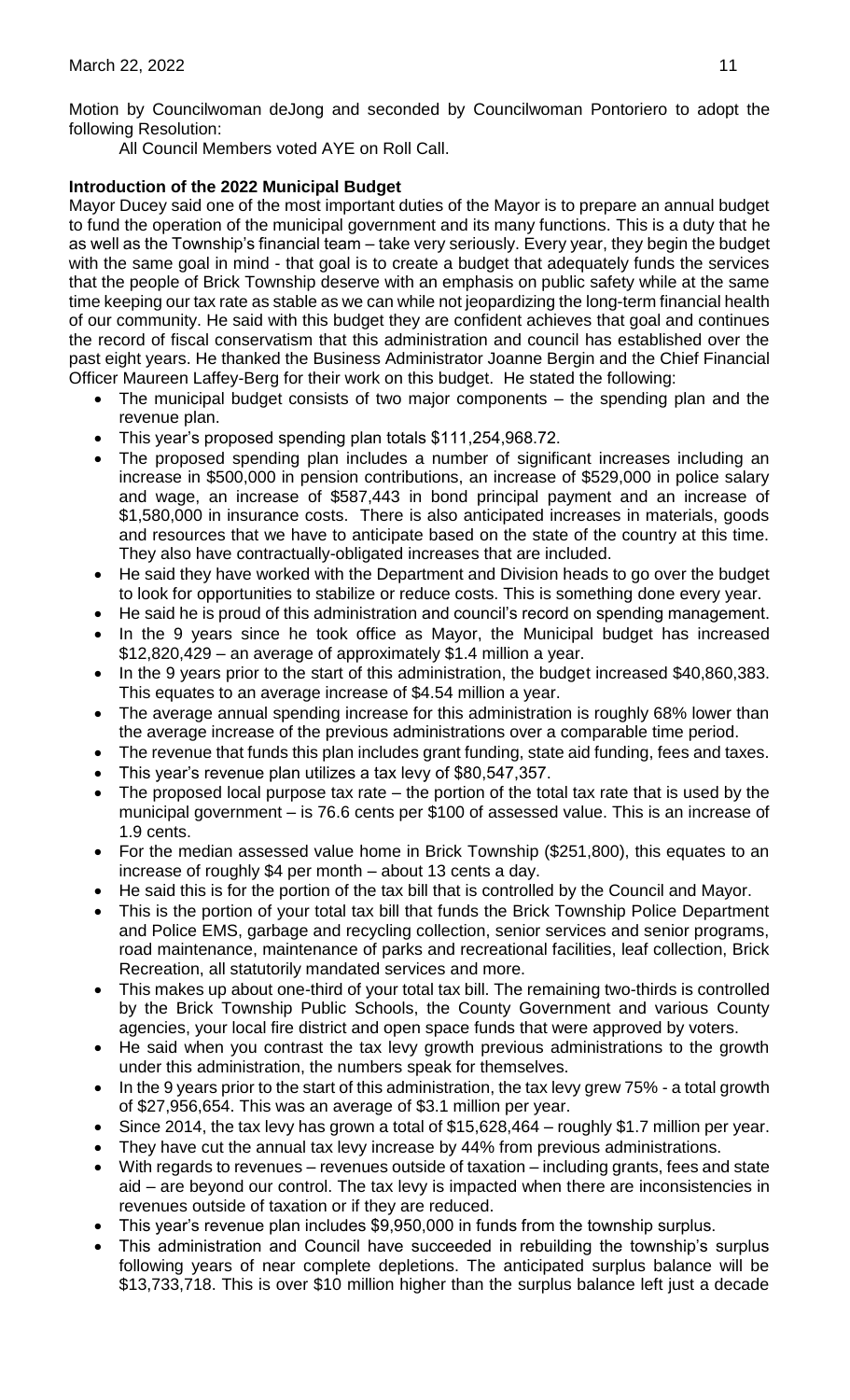ago and more than \$13.7 million more than 12 years ago when the township used 99.42% of the available surplus to balance the budget.

- He said every year he stresses the importance of having a healthy surplus balance as it is an indicator of fiscal health for a municipality.
- He said another fiscal priority of his was reducing the Township's outstanding debt. He said when he took office on January 1, 2014, the township's debt stood at \$168,335,337.
- The Township's debt had grown 86% from January 1, 2007.
- He said when he took office, he made reducing the Township's debt one of his top priorities.
- Over the past eight years, they have succeeded in reducing the Township's debt by over \$30 million – a reduction of over 18%.
- He said like having a healthy surplus, lowering our outstanding debt is making Brick Township a more financially strong community and will help secure lowering borrowing costs in the future.
- He said, again, he is proud to present this year's proposed municipal budget. The Township's financial team worked hard to ensure that this budget is in line with the Council and my fiscally-conservative philosophy.
- He said it is a philosophy that has helped reverse the unrestrained spending practices of the decade previous to our taking office and has set our township firmly on a more fiscallyresponsible and strong path.

Motion by Councilman Halloran and seconded by Councilwoman Zapcic to adopt the following Resolutions:

All Council Members voted AYE on Roll Call.

# **Recognize 50th Anniversary of the Older Americans Act Nutrition Program**

Councilman Halloran stated this resolution recognizes the 50<sup>th</sup> anniversary of the Older Americans Act Nutrition Program. He said Meals on Wheels has been serving older residents of Ocean County for 50 years and annually serves nearly 240,000 meals through delivery and at congregate sites.

## **Recognize National Library Week – April 3 – 9, 2022**

Vice President Crate stated National Library Week is a time to celebrate the Nation's libraries, library workers' contributions and promote library use and support. She said the theme for this year is "Connect with Your Library".

## **Certification of Compliance – United States Equal Employment Opportunity Commission**

Councilwoman Pontoriero stated this resolution certifies compliance with the United State Equal Employment Opportunity Commission's Enforcement Guidance on the Consideration of Arrest and Conviction Records in Employment Decisions Under Title VII of the Civil Rights Act of 1964. She advised this is a requirement by the Division of Local Government Services as part of the 2022 municipal budget submission.

#### **Authorize Receipt of Bids – Nejecho Lagoon Dredge and Windward Beach Nourishment Project**

Mayor Ducey stated this resolution authorizes the receipt of bids for the Nejecho Lagoon Dredge/Windward Beach Nourishment Project. He explained this is the first project approved by the NJDEP as part of the Township-wide dredge permit initiative that the Township's staff and professionals have been working on for two years. He said the goal is to complete the dredge project shortly after the dredge season starts on June 1.

## **Authorize Receipt of Bids – Mobile Ice Cream Truck**

Councilwoman Pontoriero stated this resolution authorizes the receipt of bids for a mobile ice cream truck. She said the Township awards this bid annually for ice cream sales in high-traffic Township parks such as Windward Beach and Trader's Cove throughout the spring and summer.

## **Authorize Award of Bid – Purchase & Delivery of Sign Materials – Remaining Items**

Councilman Albanese explained that this resolution authorizes the award of bids for the purchase and delivery of sign materials needed for the Township's sign shop to Creative Visual Systems and Garden State Highway Products. Bid notices were provided to 33 prospective bidders from the bidders list and seven requested bid packages. Two bids were received and both were awarded. This award includes a not to exceed amount of \$70,000 per year.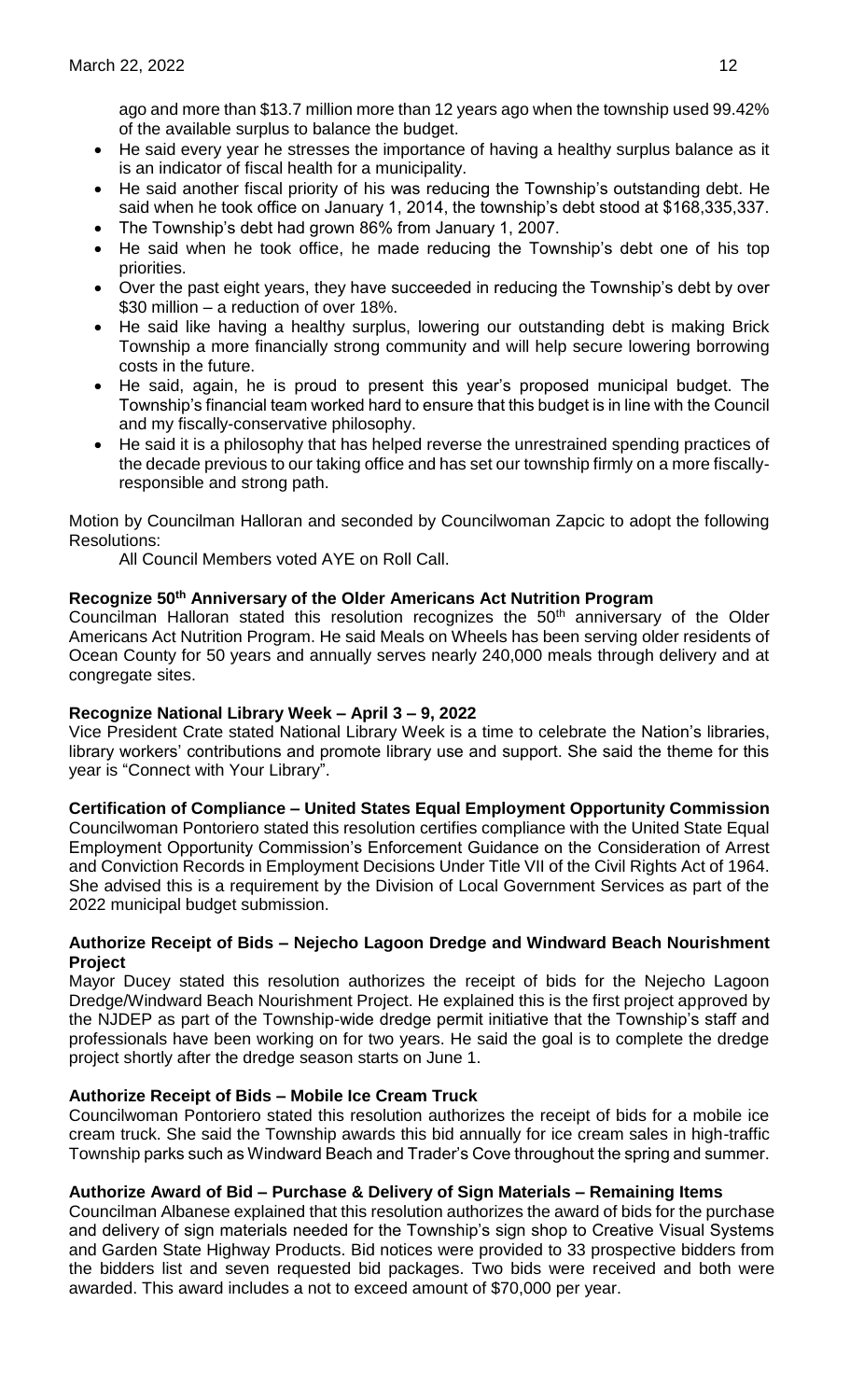# **Authorize Award of Contract through New Jersey Cooperative Purchasing Program – Six 2022 Ford Utility Interceptors**

Councilwoman deJong stated this resolution authorizes an award of contract to Winner Ford in the amount of \$187,110.60 for six Ford Utility Interceptors for the Police Department fleet. She advised Winner Ford is a State contract vendor.

# **Authorize Close Out Change Order #1 – Pinewood Park Parking Lot Improvements**

Councilwoman Zapcic stated this resolution authorizes a close out change order decrease in the amount of \$11,723.45 with S&G Paving for the Pinewood Park parking lot improvement project. She said the close out change order reflects decreases in original contract quantities required to complete the project.

### **Authorize Execution of Agreement – Life Guarding Services for Curtis Point Property Owners Association and Ocean Club at Mantoloking Condominium Association**

Councilman Halloran stated this resolution authorizes the execution of life guarding services with Curtis Point and Ocean Club at Mantoloking Associations. He said as in the past, the Township provides the lifeguard services for these beaches and all costs are covered through these agreements.

#### **Authorize Execution of a Shared Services Agreement with the Borough of Mantoloking for Code Enforcement Services**

Councilwoman deJong stated this resolution authorizes the execution of a shared services agreement with the Borough of Mantoloking for code enforcement services. She said in this agreement, Brick Township code enforcement officers will respond to property maintenance violations on a part-time, as needed basis in the Borough of Mantoloking and be reimbursed for those services to cover the costs.

### **Authorize Motor Vehicle Sales License Transfer – AAM Auto Sales to Weisleder All American Commercial Center**

President Minichino stated this resolution authorizes a motor vehicle sales license transfer in name change only from All American Mazda to Weisleder All American Commercial Center.

## **Authorize Motor Vehicle Sales License Transfer – AAM Auto Sales to Weisleder All American Certified Used Vehicle Sales**

Councilman Albanese stated this resolution authorizes a motor vehicle sales license transfer in name change only from All American Mazda to Weisleder All American Certified Used Vehicle Sales.

# **Bond Releases/Reductions:**

Clerk Iannarone advised the following:

- Inspection Fund Release for W&F Developers, Inc on Brick Boulevard in the amount of \$250.00
- Inspection Fund Release for Ocean Heart Group on Route 88 in the amount of \$452.70.
- Inspection Fund Release for Winding River Village Association Village in the amount of \$685.37

## **Tax Collector:**

Joanne Bergin advised the following:

- 100% DAV Refund & Cancel Taxes for Block 1427 Lot 6 C4501 in the amount of \$1,827.65.
- Issue Duplicate Tax Sale Certificate #2020-0003.

President Minichino clarified the decorum of the meeting.

President Minichino opened the public hearing on the Resolutions:

Nan Coll, 18 Greenbriar Boulevard, commented on President Minichino remarks.

Vic Fanelli, 24 Meadow Point Drive, spoke of the comparison he did of the police budget for 2020 and for 2022; he questioned why the salaries and overtime will be going up; he spoke about the number of officers increased and the number of calls last year and two years ago went down by